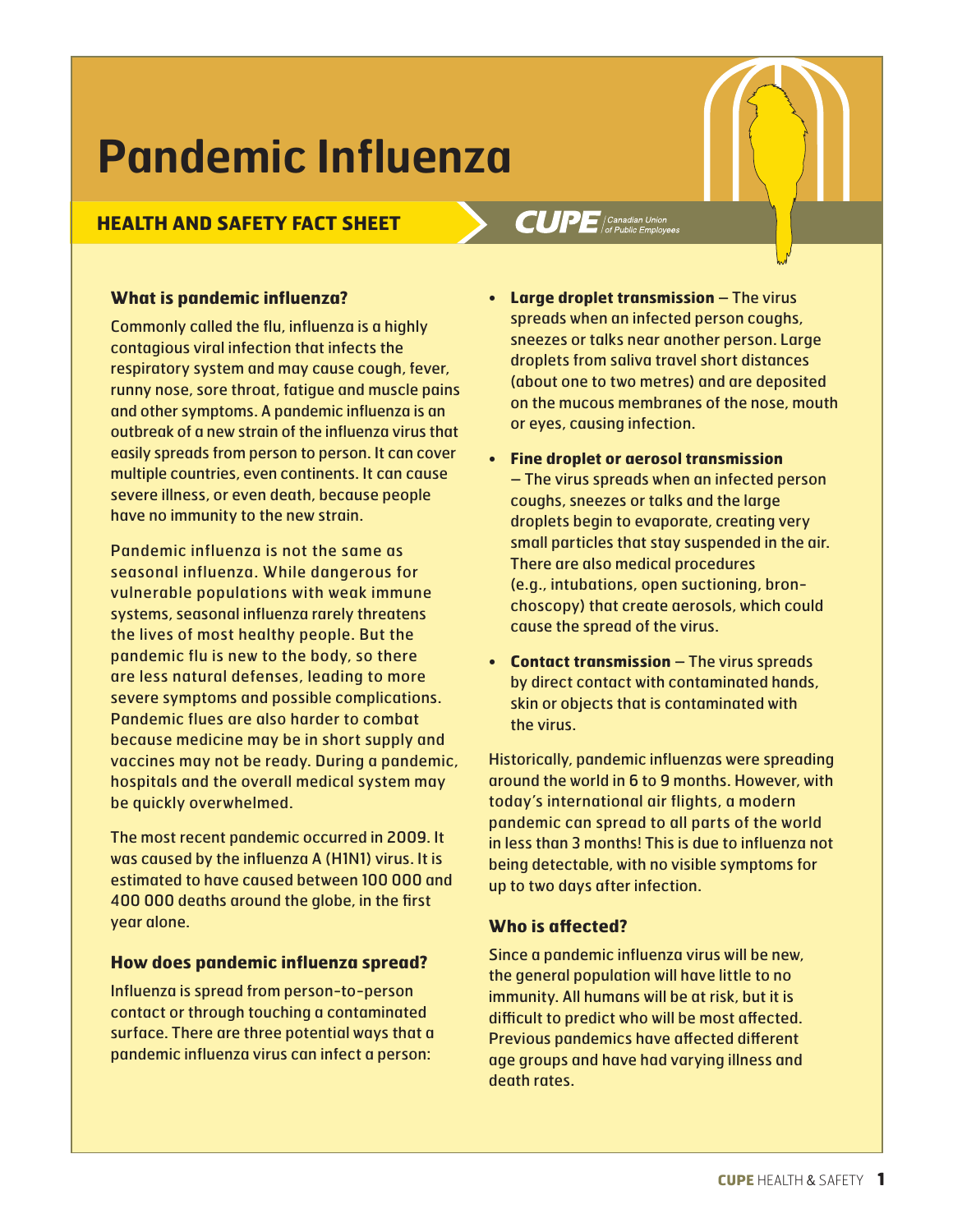Due to contact with the general public, frontline health, social services, school and municipal workers are at a higher risk of being exposed. However, when it comes to pandemic influenza, all workers can be exposed in any workplace.

# **What are the hazards?**

Beyond the actual results of people getting sick, workplaces should recognize that there are no safe exposure limits. Pandemic influenza will affect the physical and psychological health of CUPE members, especially those who work in the medical field. Potential major outcomes of a pandemic include:

- Shortage of health care workers to care for the sick.
- Stress and burnout for workers.
- Panic and anxiety for all workers due to fear of contracting pandemic influenza.
- Severe illness and death caused by pandemic influenza and related complications.

## **What can be done to prevent worker exposure?**

Employers must be ready to implement a pandemic influenza prevention plan that should be created with the input of CUPE members. It requires new resources and new work processes to prevent the pandemic from spreading. The goal of a prevention plan must be to eliminate exposure to the infectious virus as much as possible. Methods of control should be the same as for other occupational hazards, and should follow the hierarchy of controls:

- Engineering controls
- Administrative controls
- Personal protective equipment

# **Engineering Controls**

- Using isolation and negative pressure rooms to reduce exposure.
- Proper ventilation with high efficiency particulate air (HEPA) filtration units.
- Plans for altering the physical space of workplaces to prevent the spread of pandemic influenza.
- Segregation in self-contained areas for those with pandemic influenza.
- Separate entrance exits and triage areas in health care workplaces for those with suspected pandemic influenza.

# **Administrative controls**

- Develop an exposure control plan before a pandemic occurs.
- Stocking and managing the distribution of personal protective equipment (PPE).
- Staffing that accommodates high rates of sick leave.
- Education of workers, patients and visitors on pandemic influenza.
- Grouping infected patients in health care settings and limiting worker exposure to infected patients.
- Combining tasks to limit the number of workers entering areas with infected patients.
- Good cleaning procedures to reduce spread of pandemic influenza.
- Access to effective hygiene and hand-washing facilities.

# **Personal Protective Equipment**

The use of surgical-type masks will not provide protection for workers or the general public. Workers must have the proper personal protective equipment (PPE). PPE should include:

- Fit-tested N95 respirators or more protective NIOSH-certified respirators for all workers.
- Gloves, face shields, and gowns.
- Policies and procedures to ensure N95 respirators are fit-tested annually or if facial features change.